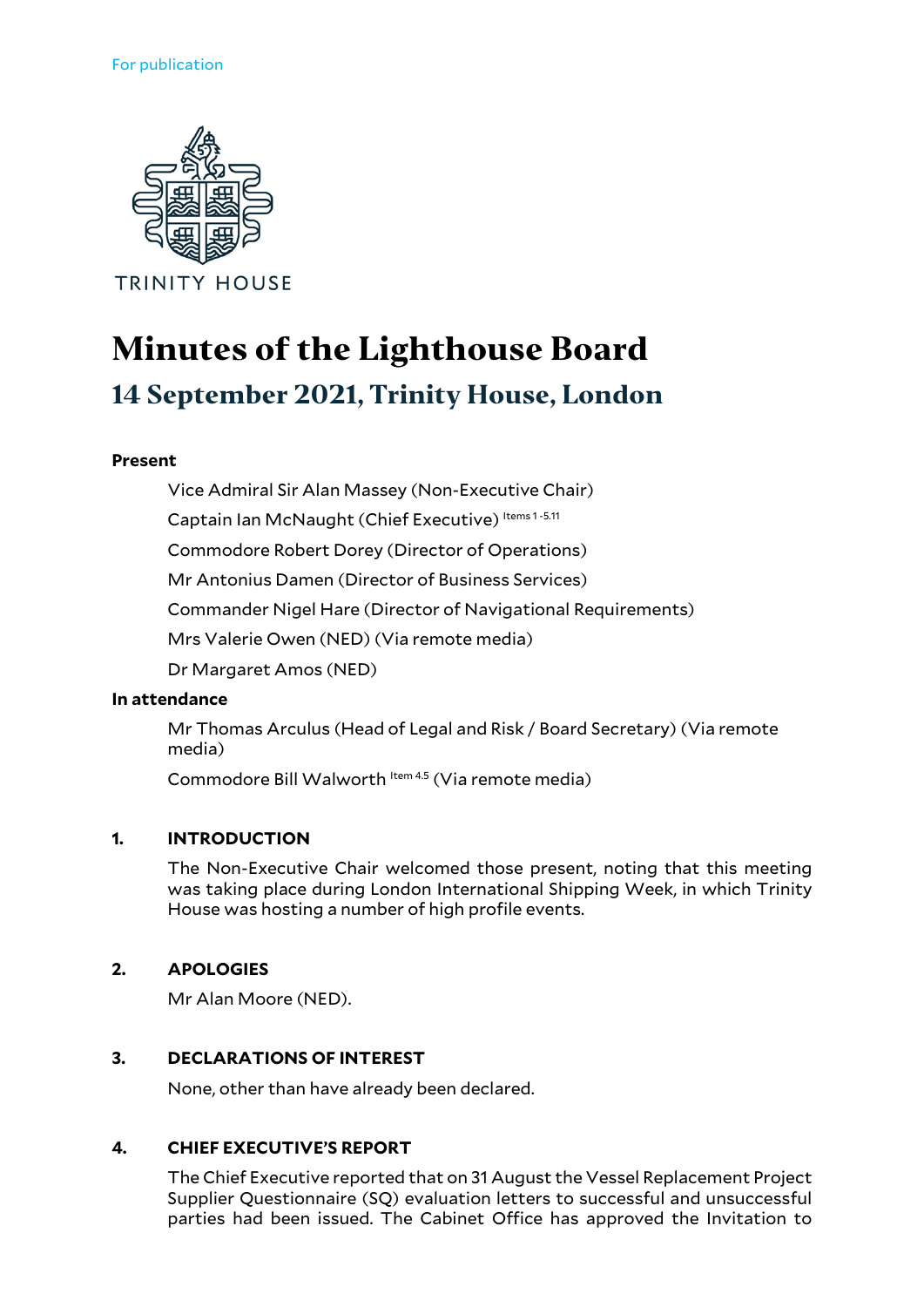Tender (ITT) and the Shipping Minister is expected to make an announcement about the launch of the ITT this week during London International Shipping Week. This is a significant milestone in the project and the Chief Executive recognised the hard work of all those involved.

The new Corporate Plan is in production and will be discussed during this meeting.

The Improved Ways of Working (IWOW) trial will commence on October 4 and will recommend a home to office working balance, however due to the varied nature of roles within the organisation it will not apply to all roles. IWOW will be discussed below.

The organisation is very busy and the teams are stretched but work is being done to address resourcing challenges including via the Corporate Plan and the TH 2040 Project, the business case which is being progressed.

Safety remains of the utmost importance and the directors are concerned about the incidents described in health and safety manager's report which will be discussed below.

# **5. STRATEGY**

## 5.1 DfT/Parliamentary

Trinity House is working closely with the DfT in relation to the major ongoing projects.

DfT Head of Maritime Sponsorship and Appointments attended the Audit and Risk Assurance Committee (ARAC) this morning. The ARAC Chair has requested feedback from her.

DfT Head of Maritime Safety and Wreck policy has been invited to attend the Lighthouse Board meeting in November.

A press release has been agreed with the Shipping Ministers' office in relation to the Vessel Replacement Project and an announcement is expected this week. The Board discussed the risk of potential political and legal challenges to the SQ evaluations.

Trinity House has been working closely with the Department for Transport on the TH 2040 business case.

# 5.2 JSB

# 5.2.1 JSB Strategic Agenda/Roadmap

The Board reviewed the JSB Strategic Agenda and agreed that it will agree lines to take for the next JSB meeting at its October meeting.

## 5.2.2 Update on Strategy Project

Cdr Hare thanked the members for their feedback to the questionnaire. The Non-Executive Chair read out comments from Mr Moore who was not present but had provided written comments in advance of the meeting.

The paper essentially sets out three options, firstly maintaining the status quo, secondly reducing discretionary activity and focusing solely on the statutory function, and thirdly increasing activity above and beyond the statutory function whilst ensuring that the organisation is properly resourced to do so.

A discussion followed on several aspects of the paper.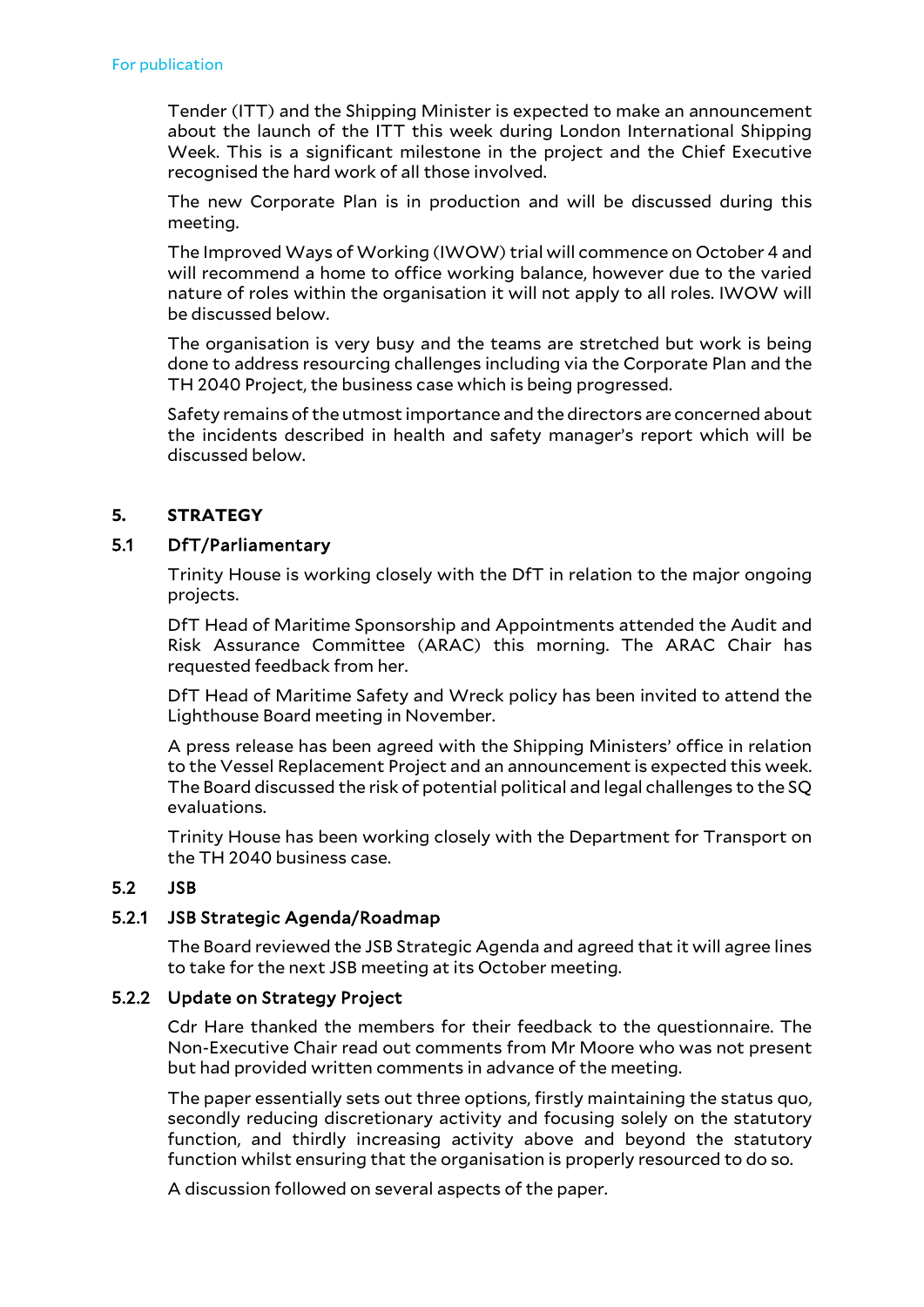Board members were asked to finalise their feedback to the questionnaire and Cdr Hare was asked to produce a summary of drivers and assumptions for discussion at the Strategy Session II.

# [Action Board/ Cdr Hare]

The Board discussed the dates for the Strategy Session II and other meetings and resolved to arrange to hold the ARAC at 1000, followed by Strategy Session II on 1 December.

## 5.3 Corporate Planning Key Assumptions

Presented by Mr Damen.

Light dues receipts are not recovering as fast as originally hoped. Light dues are approximately 10% down against 2019/ 20 figures.

The draft Corporate Plan focuses on the Vessel Replacement Project, Royal Sovereign Decommissioning Project and the TH 2040 project and in addition the OWEC programme.

The plan also includes the Harwich shoreside power installation and a number of long-term contracts between 2021 and late 2024 including the helicopter contract, remote monitoring, and surveying.

Mr Damen outlined the controllable costs and challenges including annual incremental costs for e-LORAN, which will be underwritten by DfT.

An expected increase in the level of inflation will put pressure on the Trinity House budget.

Mr Damen spoke about key headcount investment and reasons for requesting a modest increase in headcount in Procurement, Engineering (Projects), Navigation and Finance.

Mr Damen also presented the significant capital recurring projects.

The Executive team will discuss further and will prepare the draft Corporate Plan for the October Lighthouse Board.

# [Action Executive Committee]

The Board was content with the proposed approach to risk budgets and noted that part of the role of the new Project Coordinator will be to alert the Board to individual and cumulative risks in projects as they emerge.

## 5.4 Diversity in the Fraternity

Commodore Walworth, representing the Corporate Board, joined the meeting to discuss and answer questions on the paper which he had submitted to the Lighthouse Board in July. He is chairing a Diversity Working Group on behalf of the Corporate Board, which will work across the whole organisation and includes representatives of the Fraternity, Corporation and the General Lighthouse Authority.

The diversity statistics across the maritime industry generally lag well behind those of UK society as a whole. Trinity House wants to become a leader and to exceed the standards of the sector.

The Board welcomed the work of Working Group, very much supported the diversity initiative and felt that it would be important – amongst other things to examine the language used across the organisation. Words such as *fraternity* and *master* now seemed somewhat contrary to the diversity message. There was a balance between getting the language right and valuing and retaining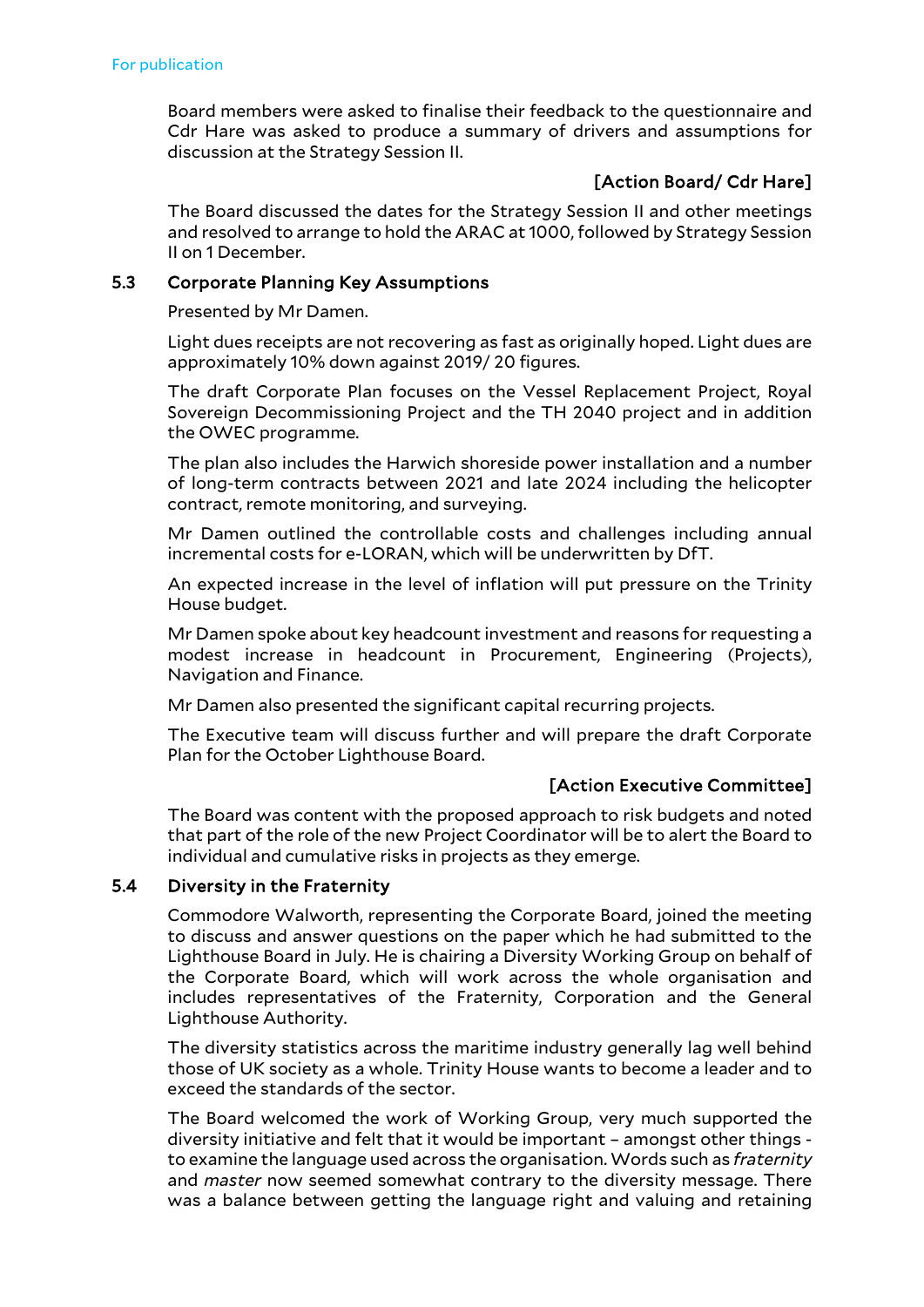heritage, noting that many other organisations face similar challenges and are undertaking similar initiatives.

Commodore Walworth will prepare an annual report to the Corporate and Lighthouse Boards in July. He will also prepare a quarterly update report for the Corporate and Lighthouse Boards.

# [Action Commodore Walworth]

In this context, Mr Damen said that he would be presenting the General Lighthouse Authority's gender pay gap report to the Lighthouse Board in the coming months.

# [Action Mr Damen]

## **6. PERFORMANCE**

## 6.1 Health and Safety Manager's Report

The Board expressed concern about the spike in accidents in August and recognises that it needs to address this. The Executive Committee is developing an action plan and will engage closely with middle managers and senior managers to improve the safety culture across the organisation.

## [Action Executive Committee]

The Engineering Department is taking the initiative to run a number of focused campaigns starting in the coming weeks. Campaigns will focus on areas such as manual handling. The Health and Safety Manager has been involved in the content of these campaigns.

Cdre Dorey reported that much work has been done on fire safety in the TSL cottages and this is being prioritised based on risk. This work will continue.

# [Action Commodore Dorey]

## 6.2 Business Performance

KPI Report noted.

# 6.3 Navigational Requirements Report

Noted.

# 6.3.1 Examiners' Formed Opinion of the FV Freedom Wreck

Noted.

6.4 AtoN Availability Progress Report

Noted.

6.5 AtoN Casualty Return

Noted.

# 6.6 OWEC Update

Commander Hare has recently met with the Department of Transport and The Crown Estate.

Cdr Hare distributed a draft statement to encapsulate Trinity House's stance in relation to OWEC. The Board agreed lines to take.

The Board noted the scale of the OWEC project and the impact that it could have on Trinity House and its resources over the life of the project. Nevertheless the potential benefits of the project for maritime safety were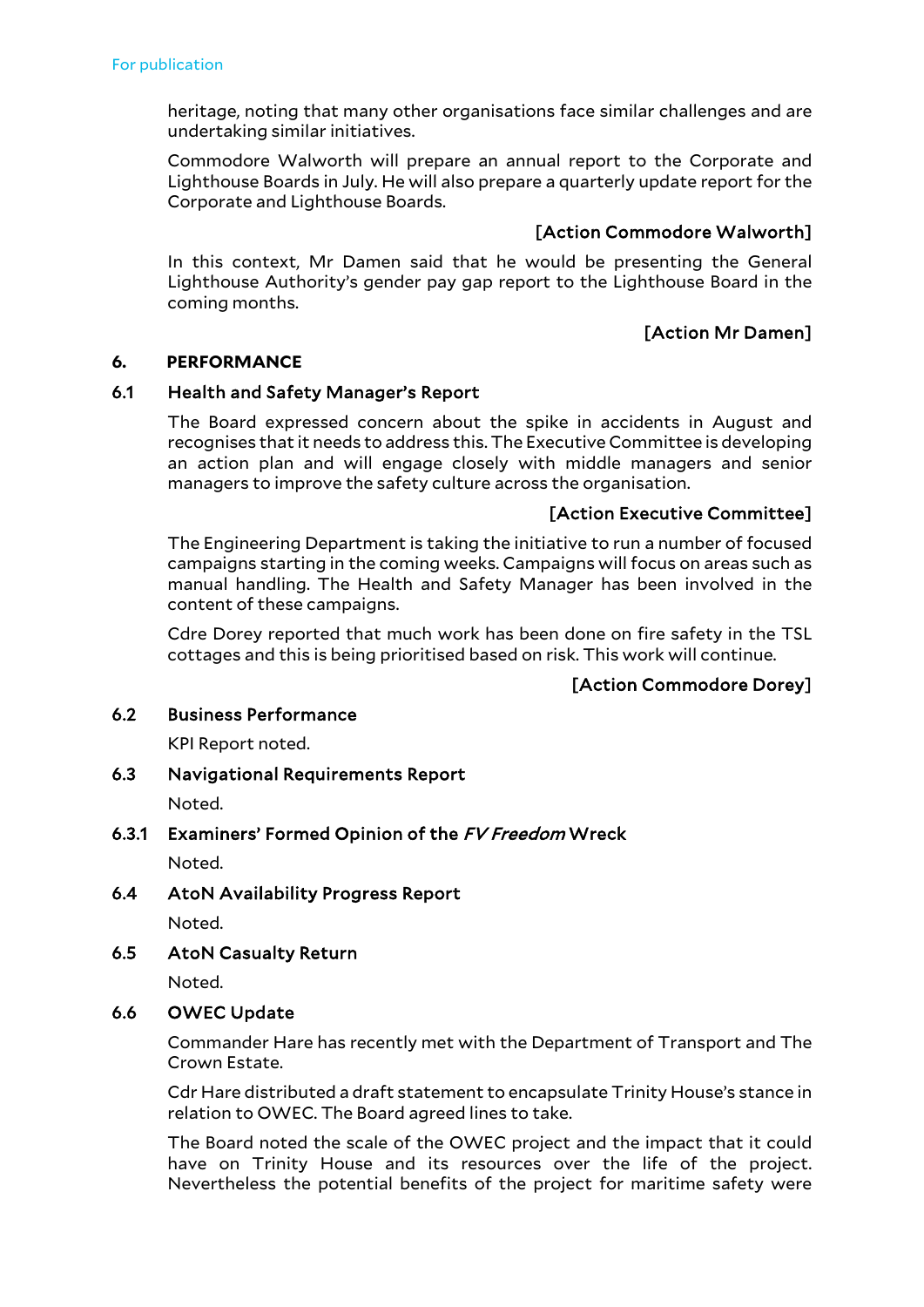noted, and it was considered appropriate for Trinity House to remain engaged, subject to funding and other resource constraints.

## 6.7 Executive Directors' Reports

The Chair requested the Executive directors to work on the presentation of the abridged and unabridged Executive reports.

# [Action Executive Committee]

Commodore Dorey outlined the history of the Anthorn transmitter site and the e-LORAN trial which ceased in 2015, after which the Ministry of Defence took over the transmission of the timing signal. The MoD has now decided to cease transmission, and the DfT has asked Trinity House to take over transmissions. Trinity House has agreed to do this subject to funding.

The Deputy Maritime Director (DfT) has confirmed that resilience for timing is within the GLA remit and that expenditure on it from the GLF is not *ultra vires.*

Trinity House will take over the contract for a signal in space, but not for any physical infrastructure.

BEIS will become the owner of PNT strategy within Government and is expected to be responsible for overall delivery and risks associated with e-LORAN.

Report noted.

## 6.8-9 Executive Finance Reports and Appendices

Noted.

## 6.10 Vessel Replacement Project Update

The Board noted that the Secretary of State for Transport had issued a *tweet*  about the VRP Invitation to Tender that morning.

The Invitation to Tender will be issued this week.

Cdre Dorey updated the Board on the latest developments in relation to the evaluation of the Selection Questionnaire responses.

## 6.11 THV Patricia Lease Options

Commodore Dorey presented a paper on options for the future of the THV *Patricia* lease (charter party by way of demise dated 12 February 1981) which will expire in June 2022 with no further options to extend.

# [Action Commodore Dorey]

## 6.12 TH2040 Update

Mr Damen reported that it is planned to make a final submission of the business case to the Department for Transport by the end of September aiming for approval in December. The Board noted the importance of achieving a satisfactory resolution to this key project.

## 6.13 DPA Report

Noted.

## **7. GOVERNANCE**

## 7.1 Board Governance Audit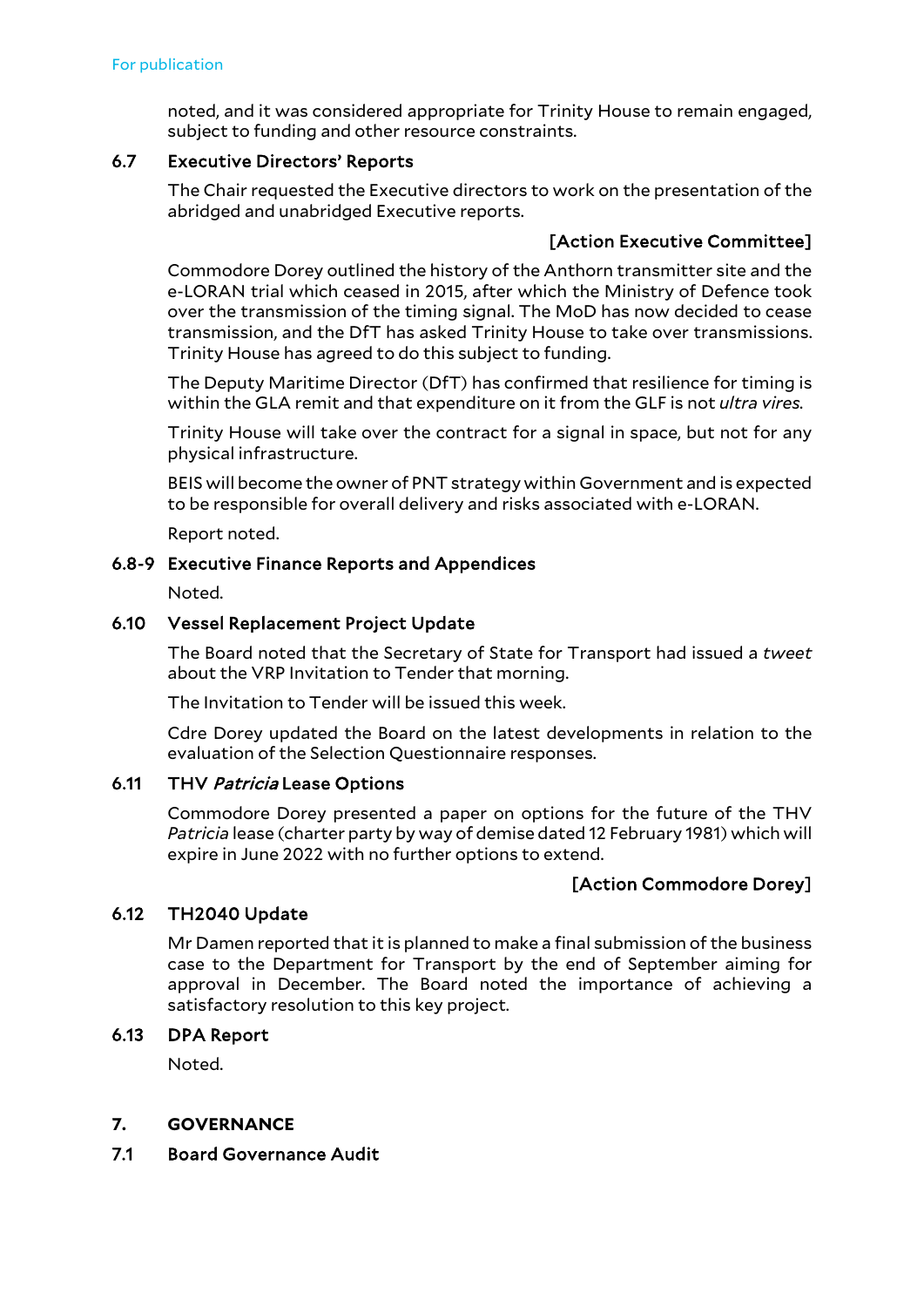The Board Governance Audit by the GIAA was discussed at the ARAC meeting that morning. It was a comprehensive and highly satisfactory report and was accepted in full by the Board.

The two high priority key actions are in progress.

## 7.2 Board Effectiveness

The Board Secretary requested the members to complete the annual review of effectiveness questionnaire, submitting returns to him by the 30 September.

## [Action Board]

## 7.3 Board Development Objectives

The Board requested the Executive team to submit draft Board Development Objectives to the October meeting.

## [Action Executive Committee]

#### **8. ADMINISTRATION**

## 8.1 Minutes of Previous Meetings

- 8.1.1 Minutes of the Lighthouse Board 20 July 2021 Approved.
- 8.1.2 Minutes for publication of the Lighthouse Board 20 July 2021 Approved.

# 8.1.3 Minutes of the Lighthouse Board Strategy Session 20 July 2021 Approved.

## 8.2 Log of Actions/Matters Arising

The Board reviewed the log of actions.

20/7/21-2 – Closed

## 8.3 Report by ARAC Chair

Dr Amos (ARAC Chair) reported on proceedings of the ARAC that morning and recommended the Trinity House Annual Report and Accounts for the year ended 31<sup>st</sup> of March 2021 for signature, subject to minor adjustments.

The Board resolved to approve the Annual Report and Accounts.

# [Action Non-Executive Chair, Chief Executive to sign Annual Report and Accounts]

## 8.4 Electronic Communications Media Policy

Approved

8.4.1 Social Media Guidelines

Noted.

8.5 Agenda Planning Template

Noted.

## **9. ANY OTHER BUSINESS**

None.